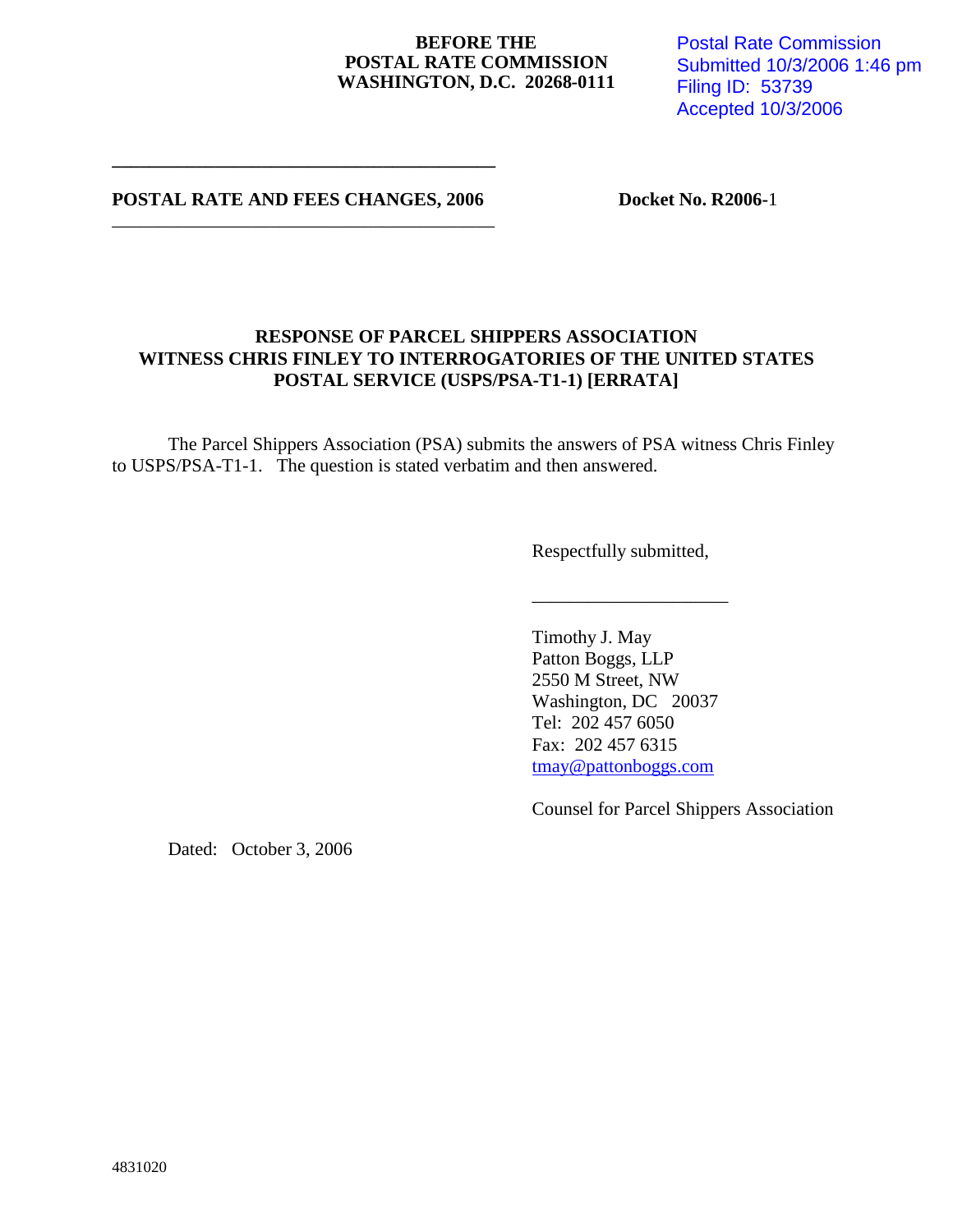## **RESPONSE OF PARCEL SHIPPERS ASSOCIATION WITNESS CHRIS FINLEY TO INTERROGATORIES OF THE UNITED STATES POSTAL SERVICE (USPS/PSA-T1-1) [ERRATA]**

**USPS/PSA-T1-1** Please provide the assumptions used in the study reported in section 4 of your testimony, including the number of parcels going to each RDC, the weight of each parcel, the zone for each parcel based on DBMC entry and the zone for each based on DRDC entry.

### **ANSWER**

I have attached a chart showing the number of parcels entered at each RDC and the number of parcels by weight and zone under DBMC entry and DRDC entry that I used in the study.